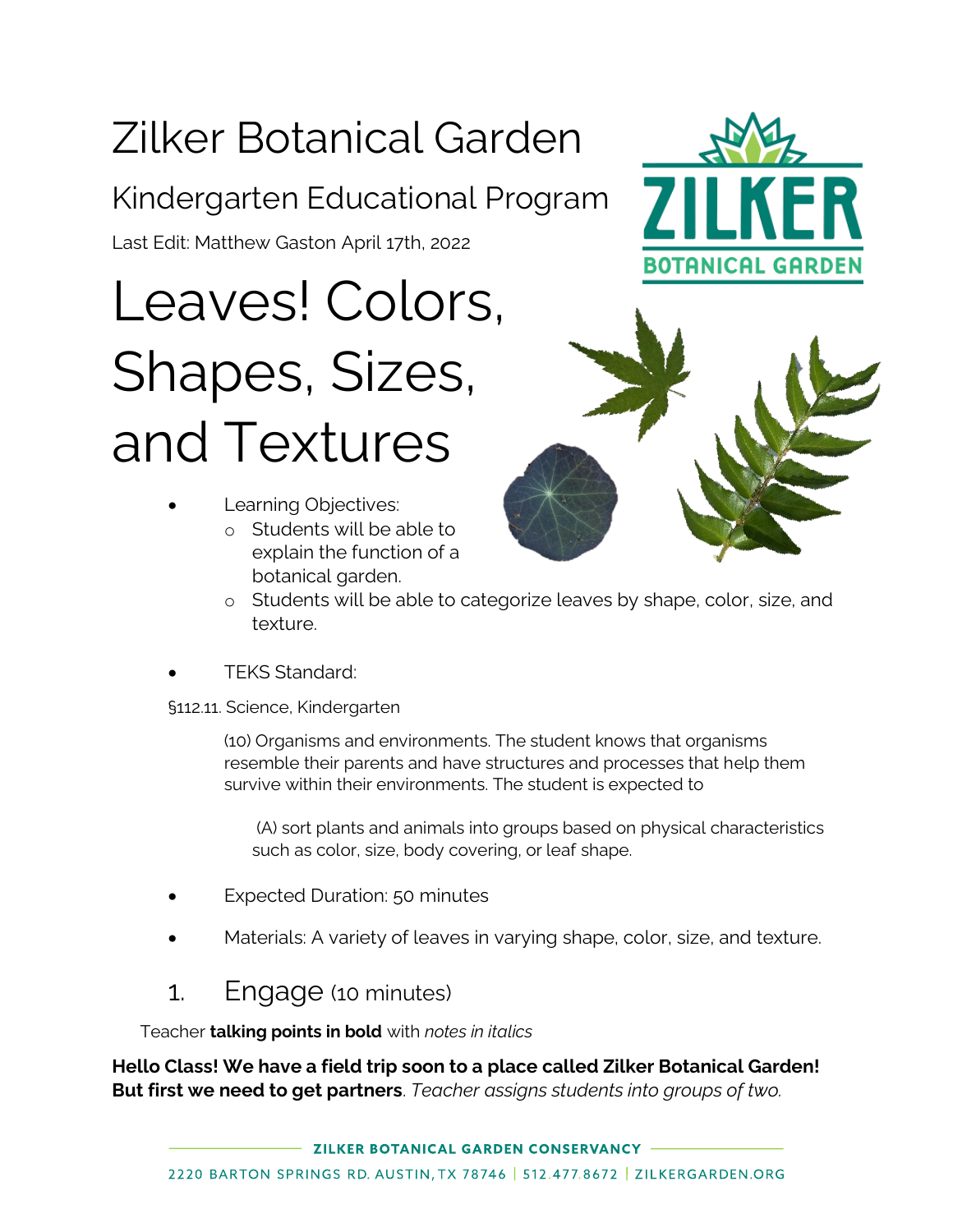**Does everyone have a partner?**

**Point to your partners.** *Students point to a partner; all students should have a partner.*

**Now that we have partners, do you know what a botanical garden is? What do they do? What do they have? With your partner spend two minutes discussing what a botanical garden is, what they do, what they have.** *Teacher displays "what is a botanical garden? What do they do? What do they have?" on the board.*

With your partner discuss:

What is a botanical garden? What do they do? What do they have?

*Teacher walks around listening to groups and providing scaffolding to groups that might be stuck. After 2 minutes, get the class attention.*

**Would anyone like to share with the class what they think a botanical garden is?** *Students share, provide positive affirmation for being courageous to share. Keep asking groups until there is a consensus that a botanical garden is a place where they grow lots of interesting plants from around the world.* 

**Would anyone like to share what a botanical garden does?** *Botanical gardens grow plants for many reasons: fun, to protect the plants, and study the plants.*

**That's right! Do all plants look the same?** *Students should say plants look different. Hold up some of the different leaves you have collected.*

**They have different types of leaves! What do they have in common? What is different?**

#### 2. Explore (20 minutes)

**Here are leaves! I will give each group a leaf to look at. Touch the leaf and see what it feels like. With your partner discuss what a leaf is and describe the leaf.** *Walk around and give each group a leaf. Ensure that all students are discussing leaves. Key points are that they should recognize are: 1) leaves are part of the plant, 2) they take sunlight and make food, and 3) they are green.*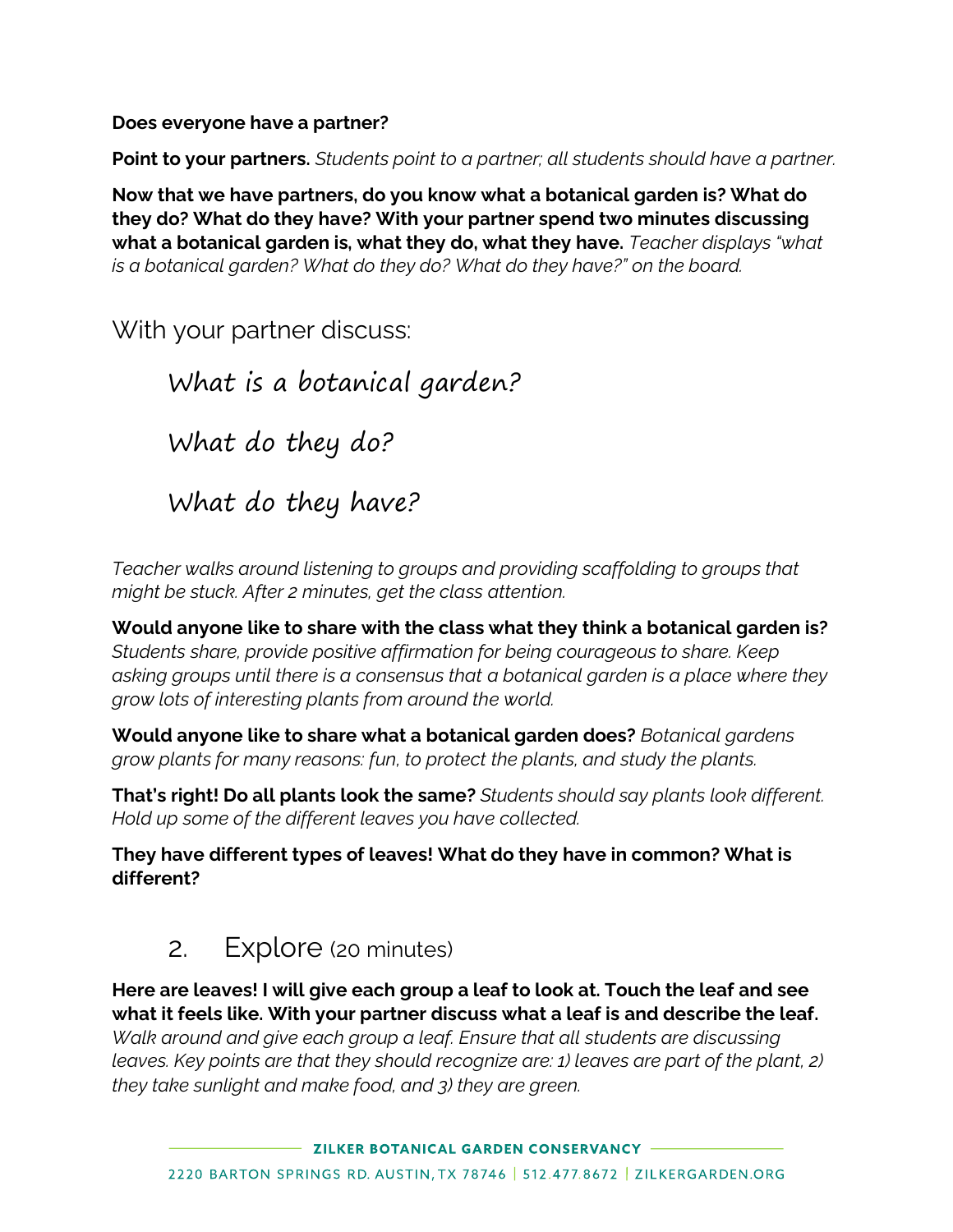**Now we will have each group explain to the class the leaf they have.** *Have each pair explain their leaf. Try to get them to use descriptive words.*

**Thank you everyone for sharing with the class. Now we will have your pairs pair up so there are 4 people in a group You will hold onto the leaves from the first part for this part. Once we are in groups of four, I will pass each group more leaves. Your task will be to group the leaves and explain why you grouped them like this. You can group them by shape, color, size, or texture.** *Write the following on the board:*

Shape Color Size

Texture

**What does shape mean? The outline of the leaf.** *Grab a leaf and use your finger to trace the outline of the leaf*

**What does color mean? The color of the rainbow that the leaf is.** *Pick two leaves that are different colors and say the names of each color with the leaf.*

**What does size mean? How big or small a leaf is.** *Pick two leaves of different size to illustrate how different they are.*

**What does texture mean? The feel of the leaf when you touch it.** *Pick two leaves with different textures and feel them and explain what it feels like.*

**After 15 minutes, we will meet back together. You will then share how you grouped your leaves. Did you group them by shape, color, size, or texture?** *Go around giving each student the same number of leaves and tell them they need to work as a team to group them. Walk around and make sure the groups are headed in the right direction.*

#### 3. Explain (10 minutes)

**Let's have groups stand up and explain their groupings and what leaves they have grouped together. First tell us if you grouped by shape, color, size, or texture. Did you do one, or did you do several?** *Try to let all groups spend a couple*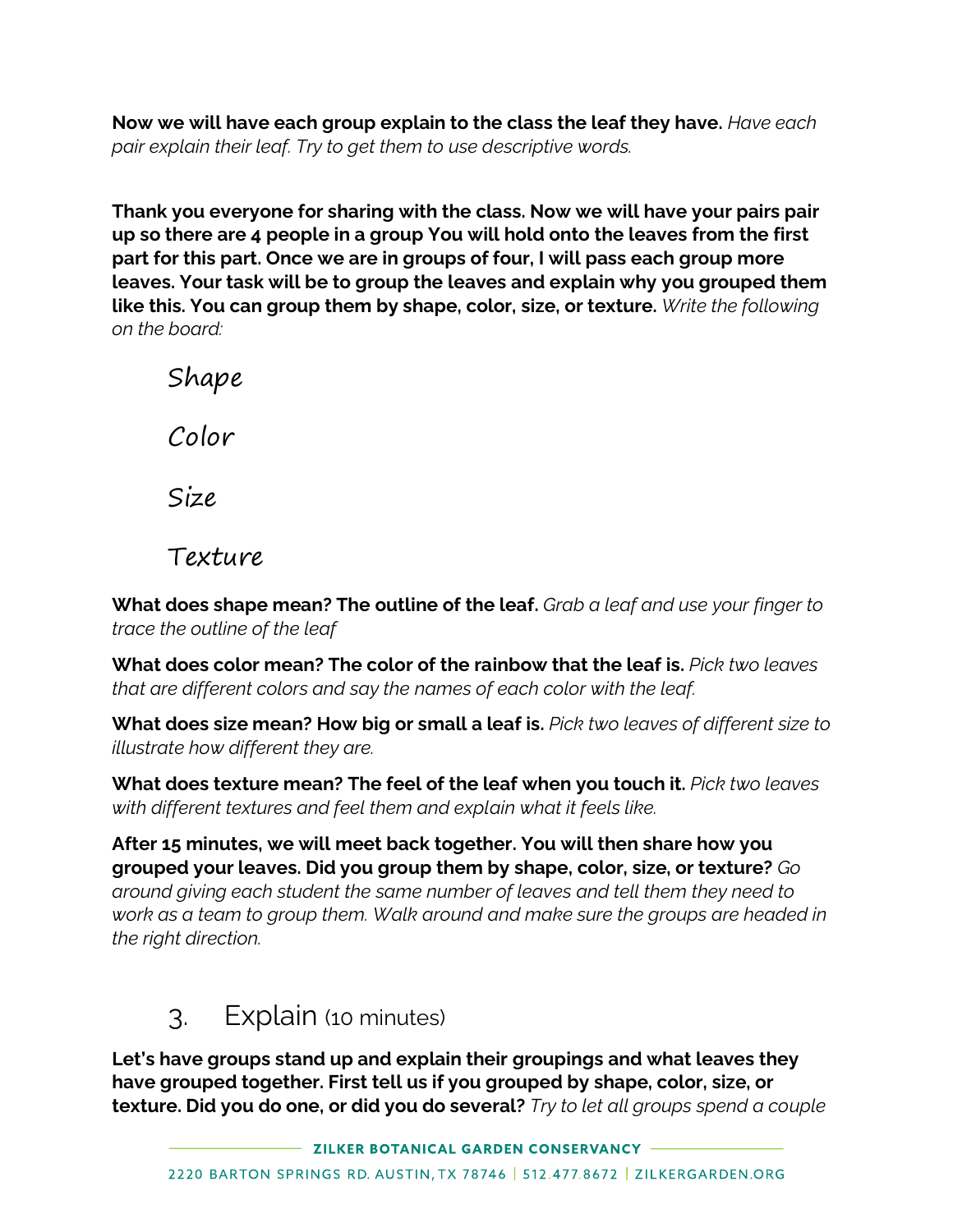*minutes describing their groupings. Acknowledge the approach that each group took and identify the specific beneficial actions that were taken (e.g. I liked the way Lucy worked with Sean to feel the leaf and talk about the feeling)*

#### 4. Elaborate (10 minutes)

**Across all the groups, it looks like there were some similarities! What were they?**  *Have students share what they thought were similar among groups.* 

**Where their differences!? What were they?** *Have students share what they thought were different among groups.*

**Let's look at the possible groupings. There was shape, color, size, and texture. Each leaf can fit into several groups. How did you determine which group to classify it into? How did you decide if you wanted to group by shape, color, texture, or size?** *Ask for volunteers to answer the questions. Bring up groups that presented earlier if there was not significant discussion.*

**What are some examples of leaves that could fit into several different categories?** *Students should indicate that all leaves could fit into any category.*

**People make up categories to understand the world around us. We create categories based on what we think is important. People will use different categories based on what they have around them just as you all used different categories.** 

### 5. Evaluate (Optional - 5 minutes)

*Provide students with the exit ticket on the next page to evaluate understanding of categorizing leaves.*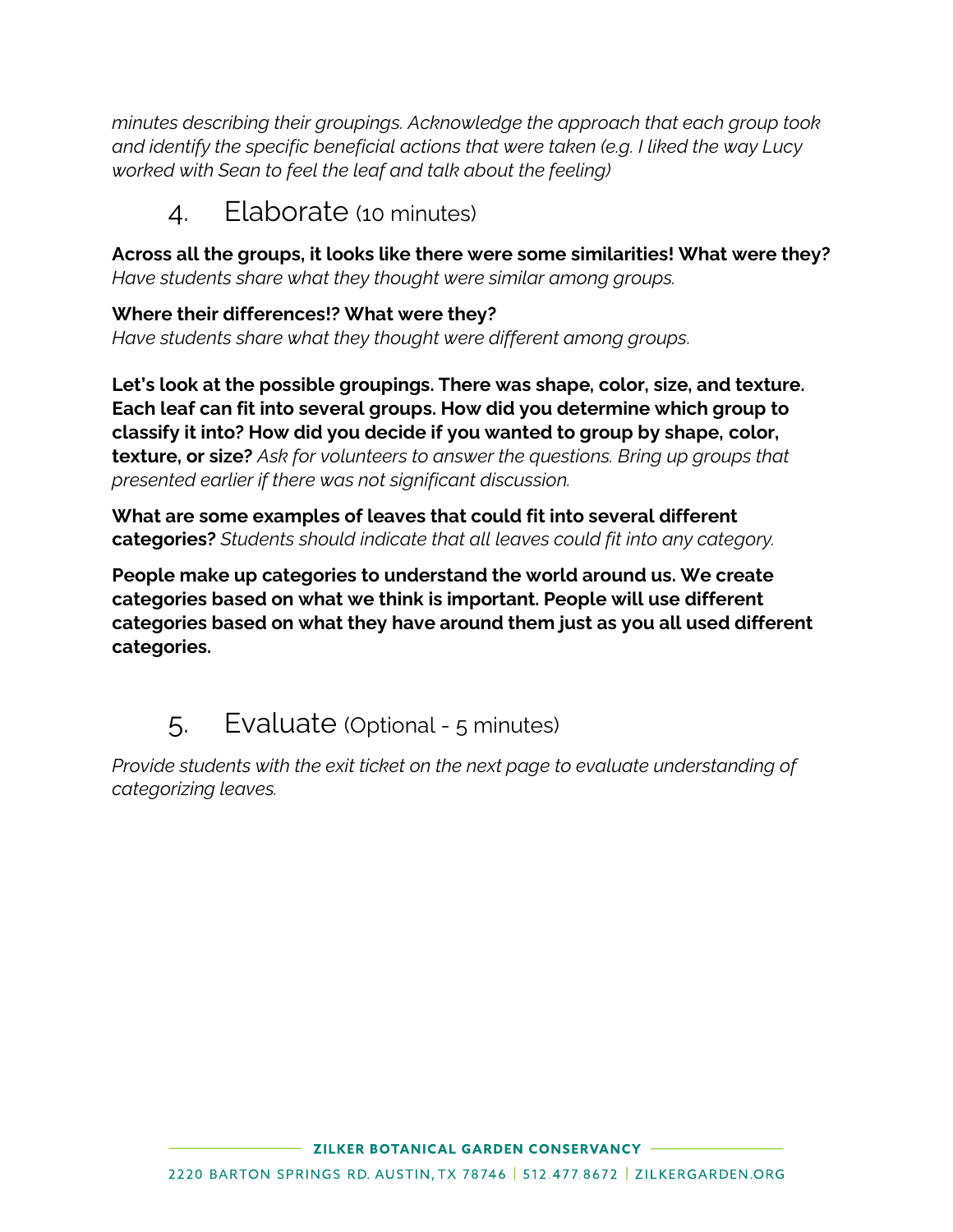

2220 BARTON SPRINGS RD. AUSTIN, TX 78746 | 512.477.8672 | ZILKERGARDEN.ORG